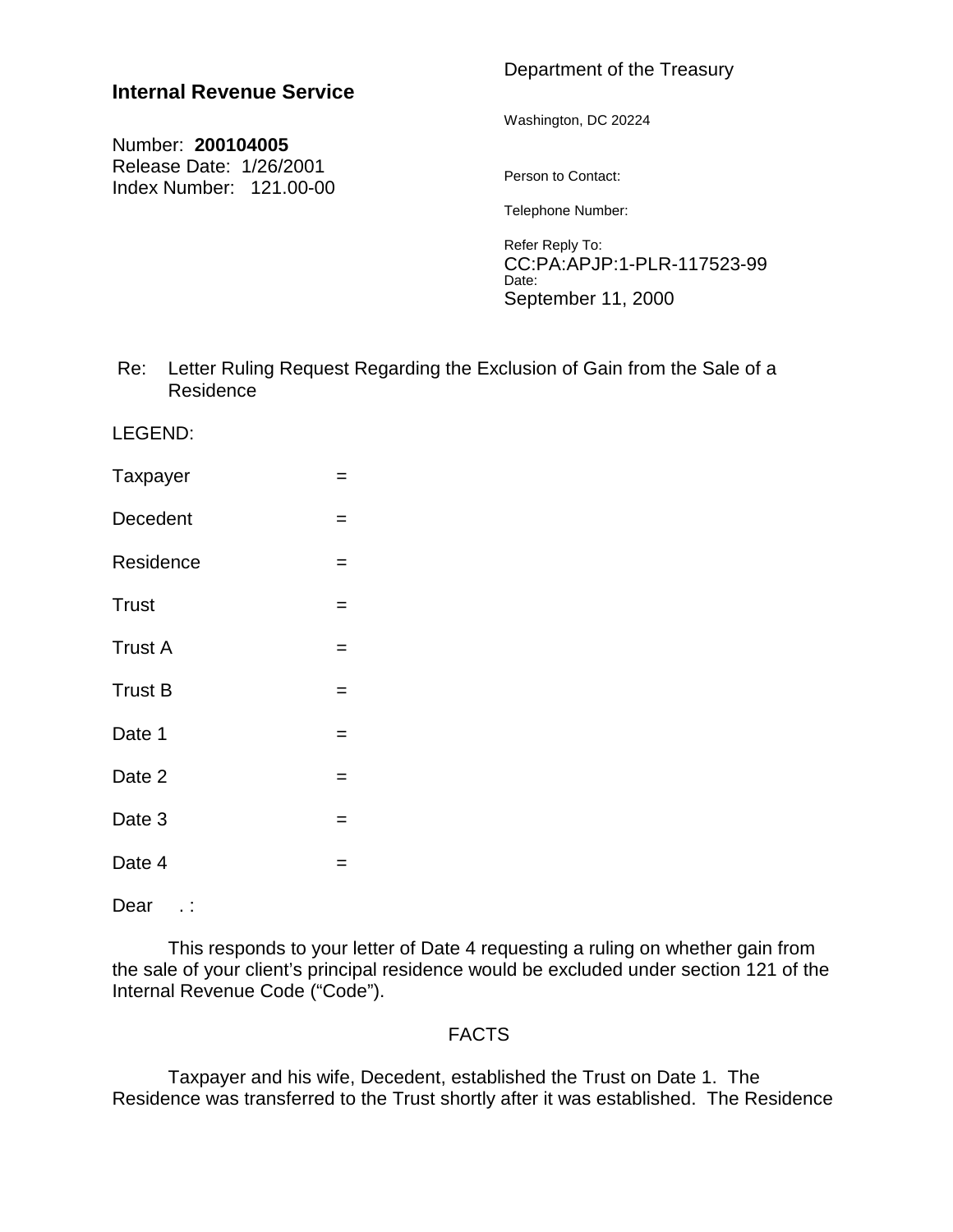was used by Taxpayer and Decedent as their principal residence from the time it was purchased until the death of Decedent on Date 2. Taxpayer continued to use the Residence as his principal residence from Date 2 until Date 3, having lived at the Residence for greater than thirty years, when it became necessary for him to move out of the Residence and into an assisted living facility. Taxpayer can no longer maintain the Residence and therefore intends to sell the property.

The Trust was revocable by Taxpayer and Decedent from the time that it was established until the death of Decedent, at which time the Trust was divided into two Trusts, Trust A and Trust B, each for the benefit of Taxpayer. Trust A, which remains revocable by Taxpayer, was allocated all of Taxpayer's interest in the community estate plus a portion of Decedent's interest in the community estate in order to satisfy the maximum Marital Deduction formula provided for in the Trust. The balance of the community estate was allocated to Trust B, which is irrevocable, including one hundred percent of the Residence.

Section 3.2.2 of Trust B provides that the Trustor shall have the power to withdraw from the principal of Trust B in each calendar year such amount as shall not exceed Five Thousand Dollars (\$5,000.00) or five percent (5%) of the then aggregate market value of all property included in the principal of Trust B, whichever is greater. The surviving Trustor shall exercise such power in each year by serving written notice of the amount to be so withdrawn on the Trustee. Such power shall be non-cumulative so that any amount which the surviving Trustor was entitled to but did not withdraw in any one calendar year may not be withdrawn in any succeeding calendar year. This type of power in a trust is commonly referred to as a "five or five" power.

Section 3.2.3 of Trust B provides that the Trustee shall pay to or apply for the benefit of the beneficiary, during his or her lifetime, in monthly or other convenient installments, but no less often than annually, all of the net income of Trust.

Section 5.12 of Trust B provides that the beneficiary shall have the right to occupy all real property in the trust estate that was being used for residential purposes. The beneficiary, in his or her discretion, may direct the Trustee to sell any such property and replace it with or rent or lease another residence selected by the beneficiary of comparable or lower value.

### OWNERSHIP REQUIREMENT FOR SECTION 121 PURPOSES

Section 121(a) of the Code provides that a taxpayer's gross income will not include gain from the sale or exchange of property if, during the 5-year period ending on the date of the sale or exchange, such property has been owned and used by the taxpayer as the taxpayer's principal residence for periods aggregating two years or more.

Section 121(b)(1) of the Code provides that the amount of gain excluded from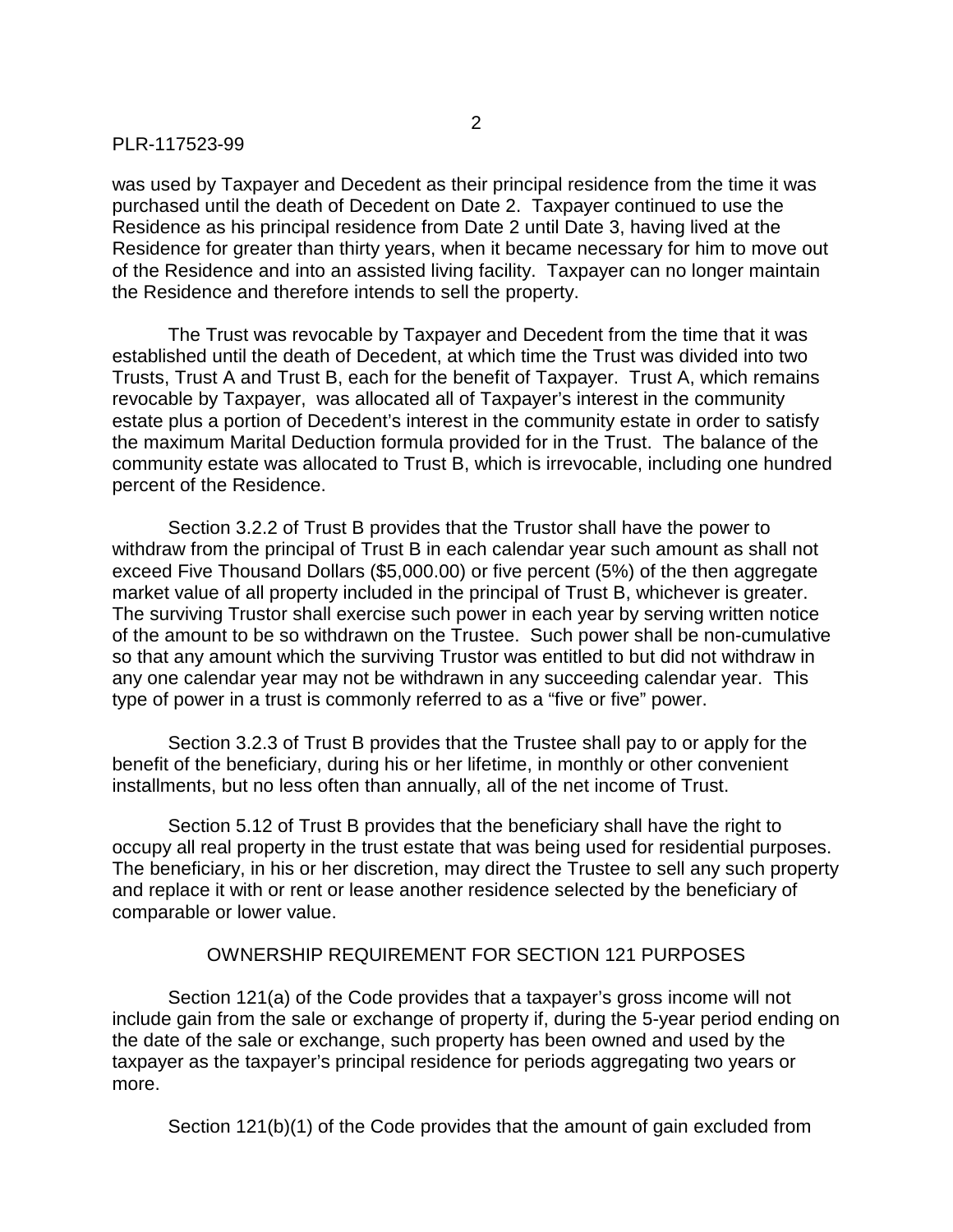gross income under section 121(a) with respect to any sale or exchange will not exceed \$250,000 (\$500,000 for certain joint returns, see section 121(b)(2)).

Rev. Rul. 66-159, 1966-1 C.B. 162, considers whether the gain realized from the sale of trust property used by the grantor as the grantor's principal residence qualifies for the deferment and rollover of gain into a replacement residence under section 1034 of the Code. The ruling holds that because the grantor is treated as the owner of the entire trust under sections 676 and 671 of the Code, the sale by the trust will be treated for federal income tax purposes as if made by the grantor.

Rev. Rul. 85-45, 1985-1 C.B. 183, considers whether gain realized from the sale of trust property used by a beneficiary of a trust as the beneficiary's residence qualifies for the one-time exclusion of gain from the sale of a residence under section 121 of the Code. The ruling holds that because the beneficiary is treated as the owner of the entire trust under sections 678 and 671 of the Code, the sale by the trust will be treated for federal income tax purposes as if made by the beneficiary.

## OWNERSHIP OF TRUST PROPERTY FOR INCOME TAX PURPOSES

Section 678 provides that a person other than the grantor shall be treated as the owner of any portion of a trust with respect to which (1) such person has a power exercisable solely by himself to vest corpus or the income therefrom in himself, or (2) such person has previously partially released or otherwise modified such a power and after the release or modification retains such control as would, within the principles of sections 671 to 677 inclusive, subject a grantor of a trust to treatment as the owner thereof.

Section 677 provides that the grantor of a trust shall be treated as the owner of any portion of the trust whose income without the approval or consent of any adverse party is, or, in the discretion of the grantor or a nonadverse party, or both, may be distributed to the grantor.

In Rev. Rul. 67-241, 1967-2 C.B. 225, the beneficiary of a trust held a noncumulative power, exercisable solely by the beneficiary, to withdraw certain amounts of corpus annually from the trust. Rev. Rul. 67-241 concludes that, for each year that this demand power is held, section 678(a)(1) treats the beneficiary as the owner of that portion of the trust which is subject to this demand power, whether or not it is exercised.

#### RULING

We conclude that Taxpayer's five or five power is a power to vest in Taxpayer a portion of the corpus of Trust B. Until the power is exercised, released, or allowed to lapse, Taxpayer will be treated as the owner for each year of that portion of Trust B that is subject to the power to withdraw under section 678(a)(1). To the extent that Taxpayer exercises the five or five power during a calendar year, such withdrawal shall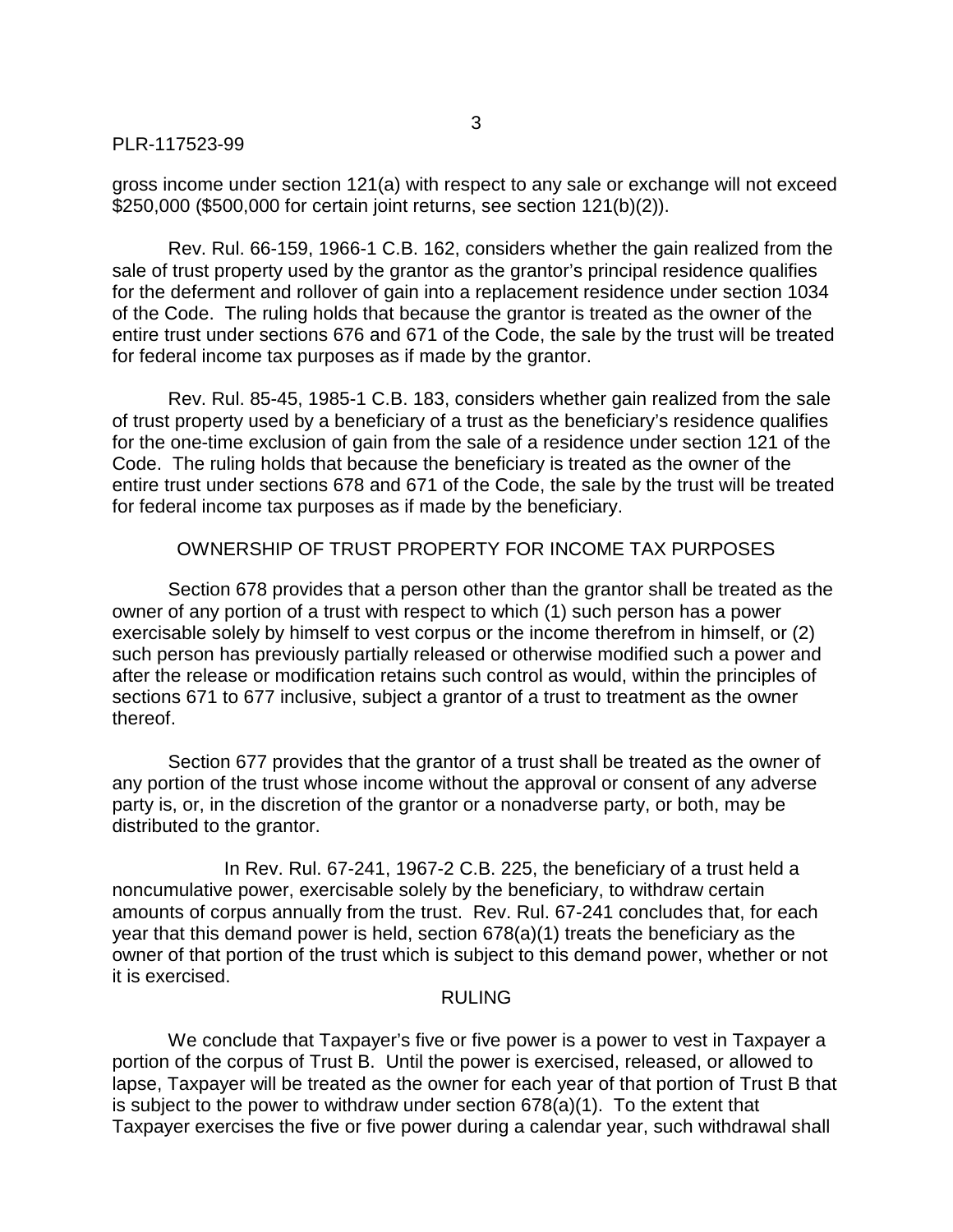be deemed to have been made from Taxpayer's pro rata share of each asset of Trust B corpus that he is treated as owning.

For each year that Taxpayer fails to exercise the five or five power, he will be deemed to have partially released the power to withdraw the portion of the trust corpus subject to that power under section 678(a)(2). After each succeeding year in which Taxpayer fails to exercise his power, he will be treated as the owner of an increasing portion of the corpus of the trust. The annual increase of the portion of the corpus of Trust B of which Taxpayer will be treated as the owner is the product of the amount which he could withdraw multiplied by a fraction, the numerator of which is the portion of the trust corpus that he is not already treated as owning, and the denominator of which is the total trust corpus from which the withdrawal could be made.

Section 671 provides that where a grantor or other person is treated as the owner of any portion of a trust, the income, deductions, and credits against tax of the trust attributable to such portion of the trust shall be included by the grantor or other person in computing his taxable income and credits.

Section 1.671-3(a) of the Income Tax Regulations provides that a deemed owner of corpus must include his or her share of the capital gains realized by the trust if allocable to the portion of corpus which that person is deemed to own.

Section 1.671-3(a)(3) provides that if a person is treated as owning an undivided fractional share of trust corpus or an interest represented by a dollar amount, then a pro rata share of each such item of capital gain shall be allocated to that person.

Therefore, Taxpayer must include, in computing his tax liability, items of income, deductions, and credits that are attributable to that portion of the corpus of Trust B which Taxpayer is treated as owning. Also, as the owner of an undivided fractional share of the corpus of Trust B, Taxpayer shall be allocated a pro rata share of each item of any capital gain realized by Trust B.

Taxpayer has also asked whether he is treated as an owner of an additional portion of Trust B as a result of section 5.12 of Trust B. Under section 5.12 of Trust B, Taxpayer has the right to occupy all real property in the trust estate that was being used for residential purposes. Pursuant to section 5.12 of Trust B, Taxpayer, in his discretion, may also direct the Trustee to sell any such property and replace it with, or rent or lease another residence selected by Taxpayer, of comparable or lower value. However, this right is not a power to vest corpus in Taxpayer and thus, does not result in his being treated as an owner of any additional portion of the corpus of Trust B undersection 678(a)(1). Furthermore, Taxpayer's right to occupy the residence is limited to his lifetime under the terms of section 5.12 of Trust B. The sale by the trust of any assets subject to that right does not result in a disposition of any interest represented by that right. Therefore, Taxpayer continues to have the same rights regarding property used for residential purposes held by Trust B.